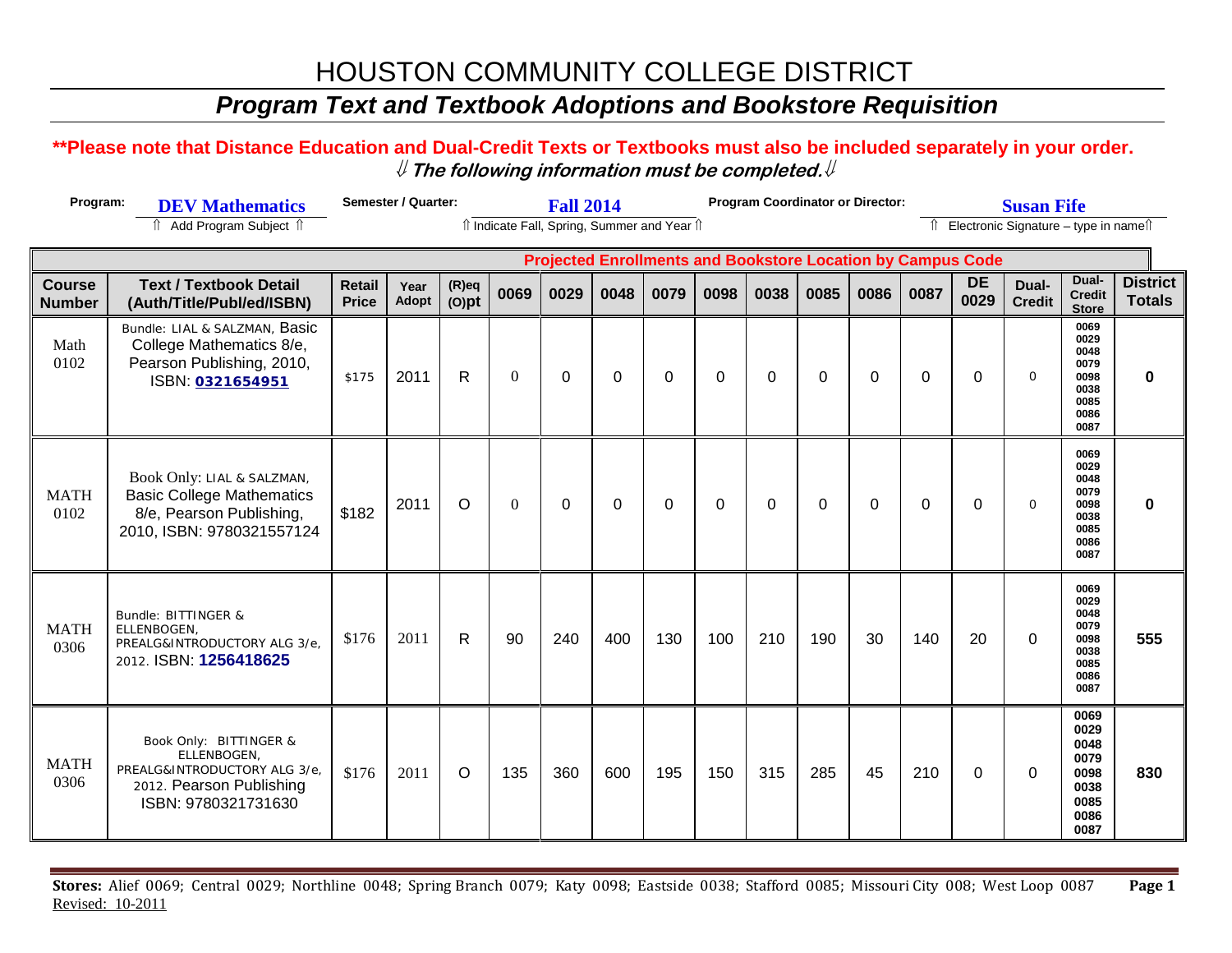# HOUSTON COMMUNITY COLLEGE DISTRICT

### *Program Text and Textbook Adoptions and Bookstore Requisition*

### **\*\*Please note that Distance Education and Dual-Credit Texts or Textbooks must also be included separately in your order.**  ⇓ **The following information must be completed.**⇓

| Program:<br><b>DEV Mathematics</b> |                                                                                                                             | <b>Semester / Quarter:</b>    |               |                                              | <b>Fall 2014</b> |      |      |      |      |      | <b>Program Coordinator or Director:</b> |      |                                                                    | <b>Susan Fife</b> |                        |                                                                      |                                  |  |  |  |
|------------------------------------|-----------------------------------------------------------------------------------------------------------------------------|-------------------------------|---------------|----------------------------------------------|------------------|------|------|------|------|------|-----------------------------------------|------|--------------------------------------------------------------------|-------------------|------------------------|----------------------------------------------------------------------|----------------------------------|--|--|--|
| ↑ Add Program Subject ↑            |                                                                                                                             |                               |               | îl Indicate Fall, Spring, Summer and Year îl |                  |      |      |      |      |      |                                         |      |                                                                    |                   |                        | Îl Electronic Signature - type in namest                             |                                  |  |  |  |
|                                    |                                                                                                                             |                               |               |                                              |                  |      |      |      |      |      |                                         |      | <b>Projected Enrollments and Bookstore Location by Campus Code</b> |                   |                        |                                                                      |                                  |  |  |  |
| <b>Course</b><br><b>Number</b>     | <b>Text / Textbook Detail</b><br>(Auth/Title/Publ/ed/ISBN)                                                                  | <b>Retail</b><br><b>Price</b> | Year<br>Adopt | $(R)$ eq<br>$(O)$ pt                         | 0069             | 0029 | 0048 | 0079 | 0098 | 0038 | 0085                                    | 0086 | 0087                                                               | <b>DE</b><br>0029 | Dual-<br><b>Credit</b> | Dual-<br><b>Credit</b><br><b>Store</b>                               | <b>District</b><br><b>Totals</b> |  |  |  |
| <b>MATH</b><br>0308                | Bundle: BITTINGER &<br>ELLENBOGEN.<br>PREALG&INTRODUCTORY ALG<br>3/e, 2012. ISBN:<br>1256418625                             | \$176                         | 2011          | $\circ$                                      | 80               | 190  | 330  | 150  | 110  | 160  | 210                                     | 20   | 170                                                                | $\Omega$          | 0                      | 0069<br>0029<br>0048<br>0079<br>0098<br>0038<br>0085<br>0086<br>0087 | 530                              |  |  |  |
| <b>MATH</b><br>0308                | Book Only: BITTINGER &<br>ELLENBOGEN,<br>PREALG&INTRODUCTORY ALG<br>3/e, 2012. Pearson<br>Publishing ISBN:<br>9780321731630 | \$176                         | 2011          | $\mathsf{R}$                                 | 120              | 285  | 500  | 225  | 165  | 240  | 315                                     | 30   | 255                                                                | $\mathbf 0$       | $\mathbf 0$            | 0069<br>0029<br>0048<br>0079<br>0098<br>0038<br>0085<br>0086<br>0087 | 800                              |  |  |  |
| <b>MATH</b><br>0312                | Bundle: LIAL & HORNSBY,<br>INTERMEDIATE ALGEBRA,<br>11/e, 2012. Pearson<br>Publishing. ISBN:<br>1256418641                  | \$168                         | 2011          | $\circ$                                      | 60               | 180  | 300  | 170  | 110  | 160  | 190                                     | 20   | 130                                                                | 20                | $\mathbf 0$            | 0069<br>0029<br>0048<br>0079<br>0098<br>0038<br>0085<br>0086<br>0087 | 490                              |  |  |  |
| <b>MATH</b><br>0312                | Book Only: LIAL & HORNSBY,<br>INTERMEDIATE ALGEBRA,<br>11/e, 2012. Pearson<br>Publishing. ISBN:<br>9780321715418            | \$168                         | 2011          | $\mathsf{R}$                                 | 90               | 270  | 450  | 255  | 165  | 240  | 285                                     | 30   | 195                                                                | 30                | $\mathbf 0$            | 0069<br>0029<br>0048<br>0079<br>0098<br>0038<br>0085<br>0086<br>0087 | 680                              |  |  |  |

**Stores:** Alief 0069; Central 0029; Northline 0048; Spring Branch 0079; Katy 0098; Eastside 0038; Stafford 0085; Missouri City 008; West Loop 0087 **Page 2** Revised: 10-2011